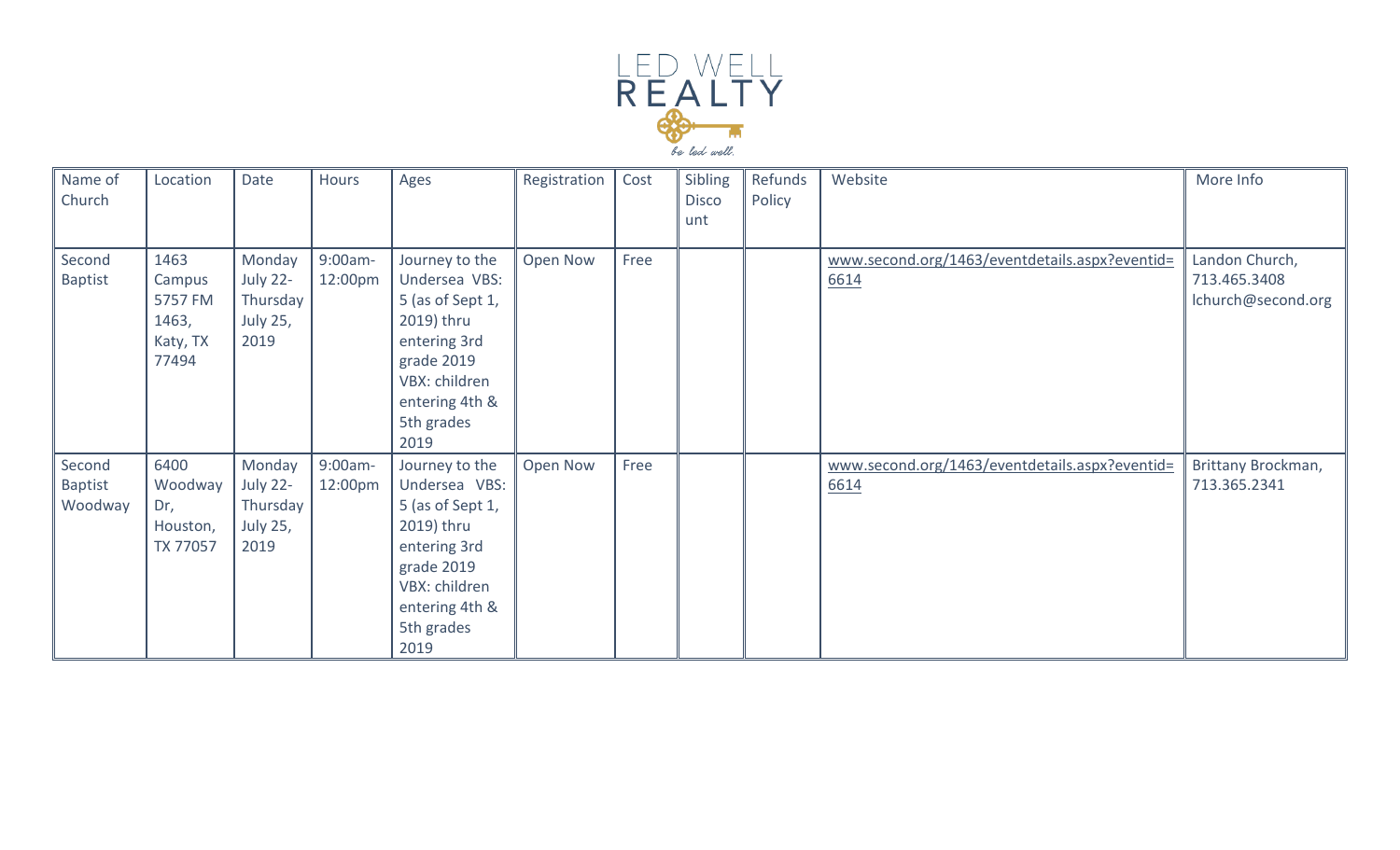

| St.<br>Stephen's<br><b>UMC</b><br>Houston's<br>First<br>Baptist | 2003 W<br>43rd St,<br>Houston,<br>TX 77018 | Monday,<br>June 17 -<br>Friday,<br>June 21<br>Monday,<br>June<br>$24th -$<br>Thursday | 8:30am -<br>12:00pm | To Mars and<br>Beyond VBS<br>3-4 years old<br><b>SOLD OUT (link)</b><br>on Website for<br>waitlist) VBS 5+<br>years old | Open Now<br>$**ALL$<br>payments<br>due within 2<br>weeks of<br>registration | \$15<br>for<br>first<br>child | \$10<br>per<br>sibling | https://stsumc.churchcenter.com/registrations/ev<br>ents/190942 | Scholarships are<br>available! Please<br>contact Pastor<br>Nathan Lonsdale<br>Bledsoe<br>(nathan@stsumc.org<br>) or Pastor Lindsay<br>Smith<br>(lindsay@stsumc.org)<br>or call us at (713)<br>686-8241 to discuss<br>VBS scholarship<br>opportunities.<br>More Info Coming<br>Soon |
|-----------------------------------------------------------------|--------------------------------------------|---------------------------------------------------------------------------------------|---------------------|-------------------------------------------------------------------------------------------------------------------------|-----------------------------------------------------------------------------|-------------------------------|------------------------|-----------------------------------------------------------------|------------------------------------------------------------------------------------------------------------------------------------------------------------------------------------------------------------------------------------------------------------------------------------|
|                                                                 |                                            | , June<br>27th                                                                        |                     |                                                                                                                         |                                                                             |                               |                        |                                                                 |                                                                                                                                                                                                                                                                                    |
| Grace                                                           | 6325                                       | <b>June 10-</b>                                                                       | Contact             |                                                                                                                         |                                                                             |                               |                        | https://www.gbchouston.org/Family-                              | Contact for more info                                                                                                                                                                                                                                                              |
| <b>Baptist</b>                                                  | Hurst                                      | June 14                                                                               | for more            |                                                                                                                         |                                                                             |                               |                        | Ministry?fbclid=IwAR3--uagc3Z0-                                 | contact@gbchouston                                                                                                                                                                                                                                                                 |
| Church                                                          | Street                                     |                                                                                       | info                |                                                                                                                         |                                                                             |                               |                        | Z16LAqsOyHKxqRQcu-Jw 7Bfqs-                                     | org 832-242-7947                                                                                                                                                                                                                                                                   |
|                                                                 |                                            |                                                                                       |                     |                                                                                                                         |                                                                             |                               |                        | MSnIreGI VjcOXdEnWs                                             |                                                                                                                                                                                                                                                                                    |
| St.                                                             | 1801 Sage                                  | June                                                                                  | $9:00AM -$          | Pre-K4 $-5$ <sup>th</sup>                                                                                               | Pre-K4-1st                                                                  |                               |                        | https://stmichaelchurch.net/vbs                                 | Waitlist contact:                                                                                                                                                                                                                                                                  |
| Michael                                                         | Road                                       | 3rd-June                                                                              | 12:00PM             | Grade                                                                                                                   | grade FULL,                                                                 |                               |                        |                                                                 | mreynolds@stmicha                                                                                                                                                                                                                                                                  |
| Catholic                                                        | Houston,                                   | 7th                                                                                   |                     |                                                                                                                         | waitlist                                                                    |                               |                        |                                                                 | elchurch.net                                                                                                                                                                                                                                                                       |
| Church                                                          | TX 77056                                   |                                                                                       |                     |                                                                                                                         | available                                                                   |                               |                        |                                                                 |                                                                                                                                                                                                                                                                                    |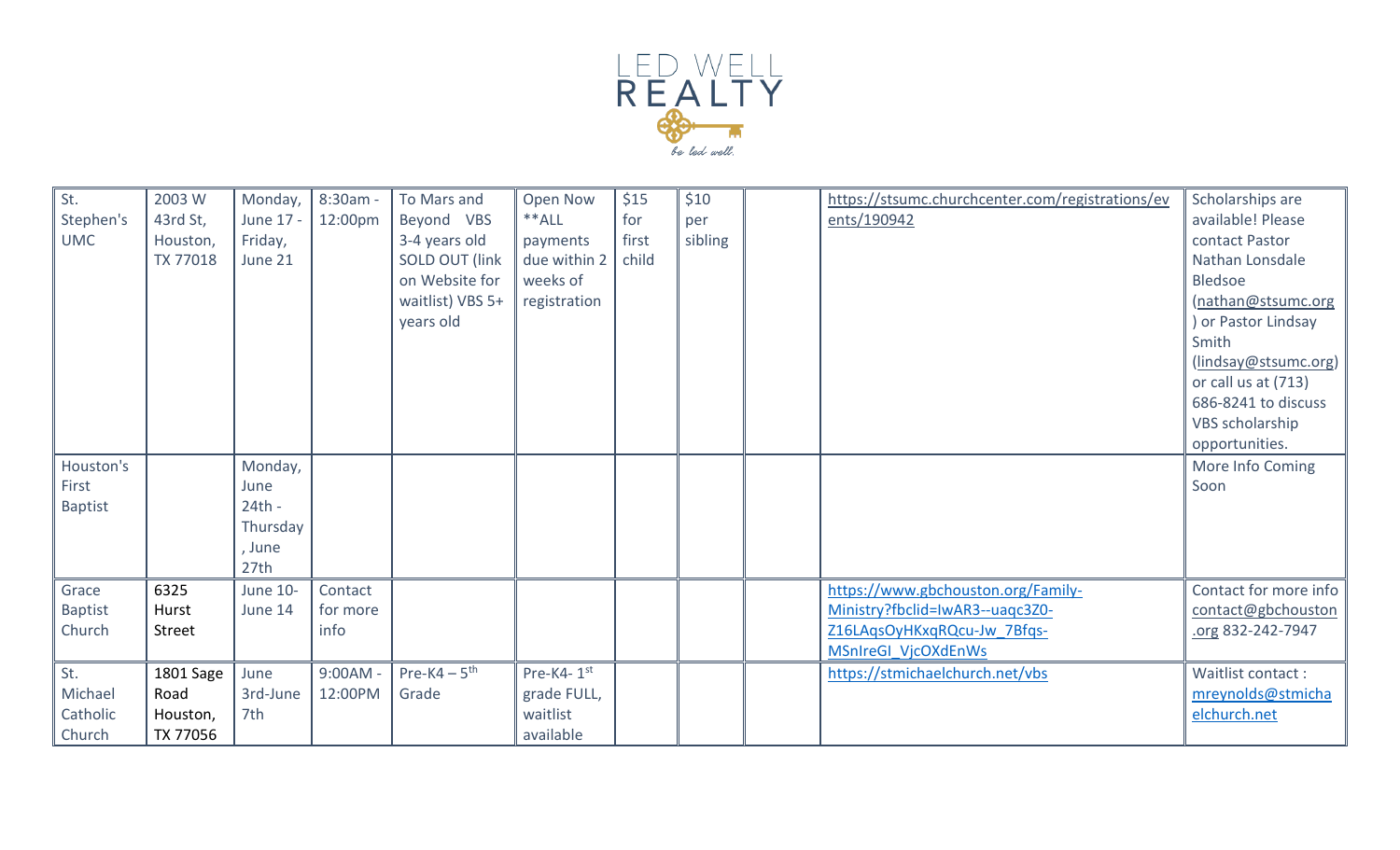

|                                                   |                                                              |                                                         |                 | $2nd$ grade –<br>5 <sup>th</sup> grade<br>available |                                          |  |                                                                                    |                                                                                |
|---------------------------------------------------|--------------------------------------------------------------|---------------------------------------------------------|-----------------|-----------------------------------------------------|------------------------------------------|--|------------------------------------------------------------------------------------|--------------------------------------------------------------------------------|
| Lazybrook<br><b>Baptist</b>                       | 1822<br>West 18th<br>St.<br>Houston,<br>TX 77008             | June<br>$17th$ -June<br>$21^{st}$                       |                 |                                                     |                                          |  | http://lazybrookbaptistchurch.org/                                                 | Contact for more info<br>email:<br>lazybrook@sbcglobal<br>.net<br>713.864.1470 |
| Garden<br>Oak Baptist                             | 3206<br>North<br>Shepherd<br>Dr<br>Houston,<br>TX 77018      | 2019<br>Dates<br>not<br>listed<br>yet,<br>check<br>back |                 |                                                     |                                          |  | www.gobc.org                                                                       | Email:<br>churchsecretary@go<br>bc.org<br>Telephone: 713-864-<br>4447          |
| St.<br>Matthew's<br>United<br>Methodist<br>Church | 4300 N.<br>Shepherd<br><b>Drive</b><br>Houston,<br>TX, 77018 | July 22nd<br>July 26 <sup>th</sup>                      |                 |                                                     |                                          |  | http://stmatthewsmethodist.org/vacation-bible-<br>school.html<br>more info to come | Phone (713) 697-<br>0671                                                       |
| St Rose of<br>Lima                                | 3600<br><b>Brinkman</b><br>Houston,<br><b>TX</b>             | July<br>22nd to<br>July 26th                            | 9:00am-<br>noon |                                                     | \$25,<br>which<br>also<br>includ<br>es a |  | http://www.stroselima.org/summer-<br>programs/vacation-bible-school                | 713-692-9132<br>Jreina@stroselima.or<br>g<br>dpepper@stroselima<br>.org        |